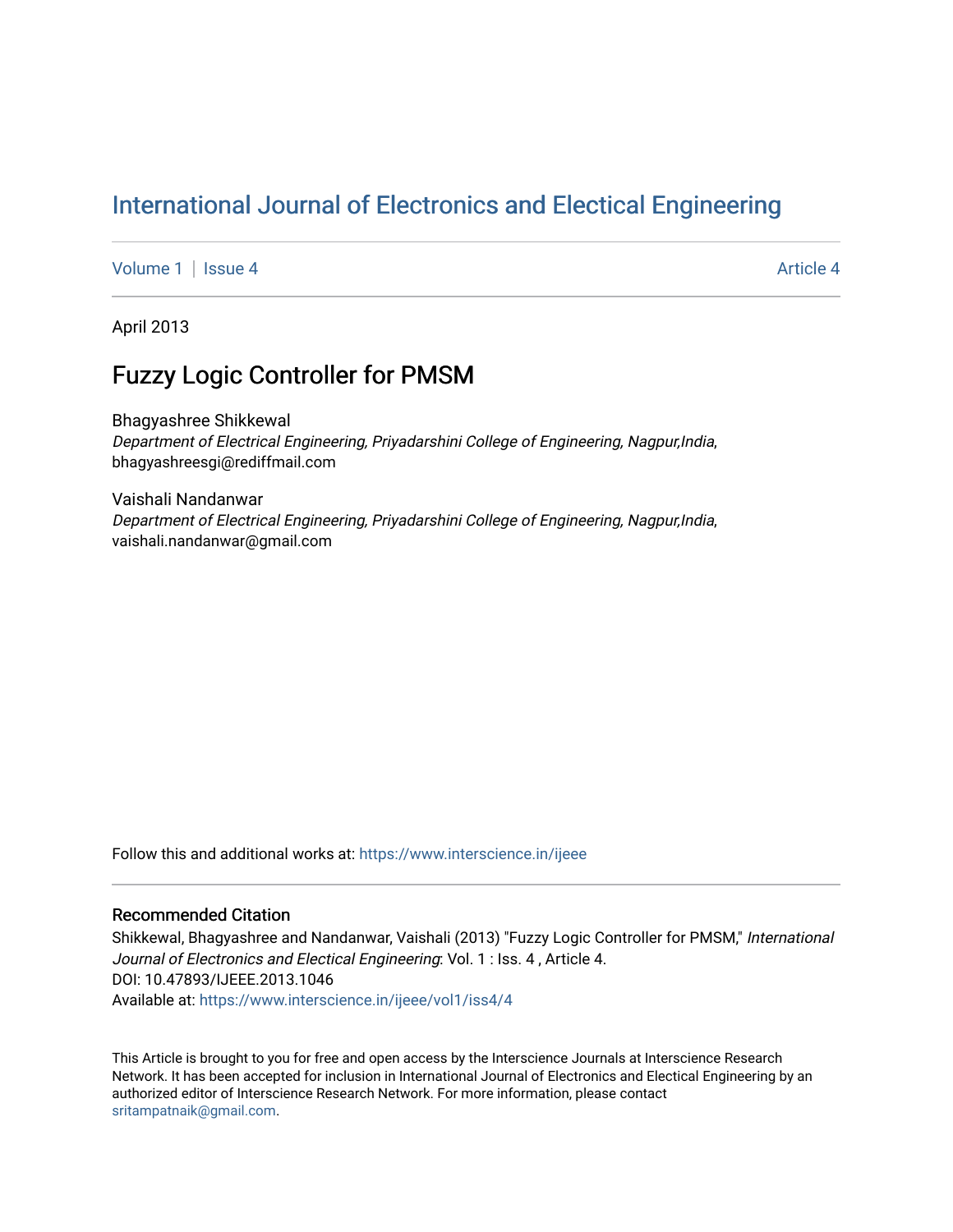# **Fuzzy Logic Controller for PMSM**

#### **Bhagyashree Shikkewal & Vaishali Nandanwar**

Department of Electrical Engineering, Priyadarshini College of Engineering, Nagpur,India E-mail : bhagyashreesgi@rediffmail.com, Vaishali.nandanwar@gmail.com

*Abstract* **-** Dual motor drives designs are attractive for high power application because of their mechanical simplicity, traction and regenerative braking control on low friction surfaces. However, such configurations normally require two power inverters with coordinated control. The high cost and large size of packaging needs of the inverters make such dual inverter, dual motor drive configurations are economically less competitive. Therefore, the need for dual motor drives fed by single inverter rising consequently to reduce sizes and costs with respect to the single motor drives, either in industrial or in traction application. This paper aims to investigate the behavior of dual motor drives fed by single inverter using averaging technique MATLAB/Simulink has been chosen as the simulation tools.

*Keywords - Component; PMSM; Fuzzy Logic Controller.*

### **I. INTRODUCTION**

 For widespread industrial applications, such as high performance motor drives, accurate motor speed control is required in which regardless of sudden load changes and parameter variations . Hence, the control system must be design very carefully as it required to ensure the optimum speed operation under the environmental variations, load variations and structural perturbations. Alternative control strategies have been studied extensively in attempts to provide accurate control capability. Among many kinds of control schemes, fuzzy logic controller (FLC) is one of the superior schemes used for plants having difficulties in deriving mathematical models or having performance limitations with conventional linear control schemes . Reference also mentioned that the FL and neural network (NN) became a pleasing approach to high performance controllers for non linear systems and has been practical to electrical drives. The present paper presents a study of a DC motor with FL speed controller. Besides that, FLC is broadly used by numerous publications with diversity of industrial drive applications such as vector controlled induction motor permanent magnet synchronous motor brushless DC motor and switched reluctance motor .Theoretically; FL is based on human reasoning, providing algorithms which can convert a set of linguistic rules based on expert knowledge into an automatic control strategy. There is no need of mathematical models to deal with a problem, but skill is needed to create the rules in a particular FL controller. This point also being supported by which stated that a fuzzy control algorithm embeds the intuition and experience of an operator designer and researcher as the concept of FLC is to utilize the qualitative knowledge of a system to design a practical controller.Dual PMSM drives are at first modeled in MATLAB/Simulink program. As mentioned before, the standard controller is designed based on the common criteria of fuzzy speed controller that have been reviewed from various publications. This means 49 rules is a standard approach for the FL speed control with PMSM drive application. Meanwhile, the proposed controller consists of 9 rules which are formed by minimizing the number of membership function used. In this case, three rules for speed error and three rules for change in speed error is used, so that  $3x3 = 9$  rules are produced. The same PMSM drive model is being used for standard 49 rules and simplified 9 rules, so that a fair comparison is enabled. It has to be noted that 49 rules are represented by 'standard design' and the proposed controller are represented by 'case design'. The results from both controllers are being compared and evaluated to show the appropriateness and effectiveness of the proposed controller which aims to achieve the following properties: robustness around the variety of operating conditions and invariant dynamic performance in presence load disturbance while maintaining the performance obtained by 'standard design' controller.

#### **II. FUZZY LOGIC CONTROLLER**

 For widespread industrial applications, such as high performance motor drives, accurate motor speed control is required in which regardless of sudden load changes and parameter variations . Hence, the control system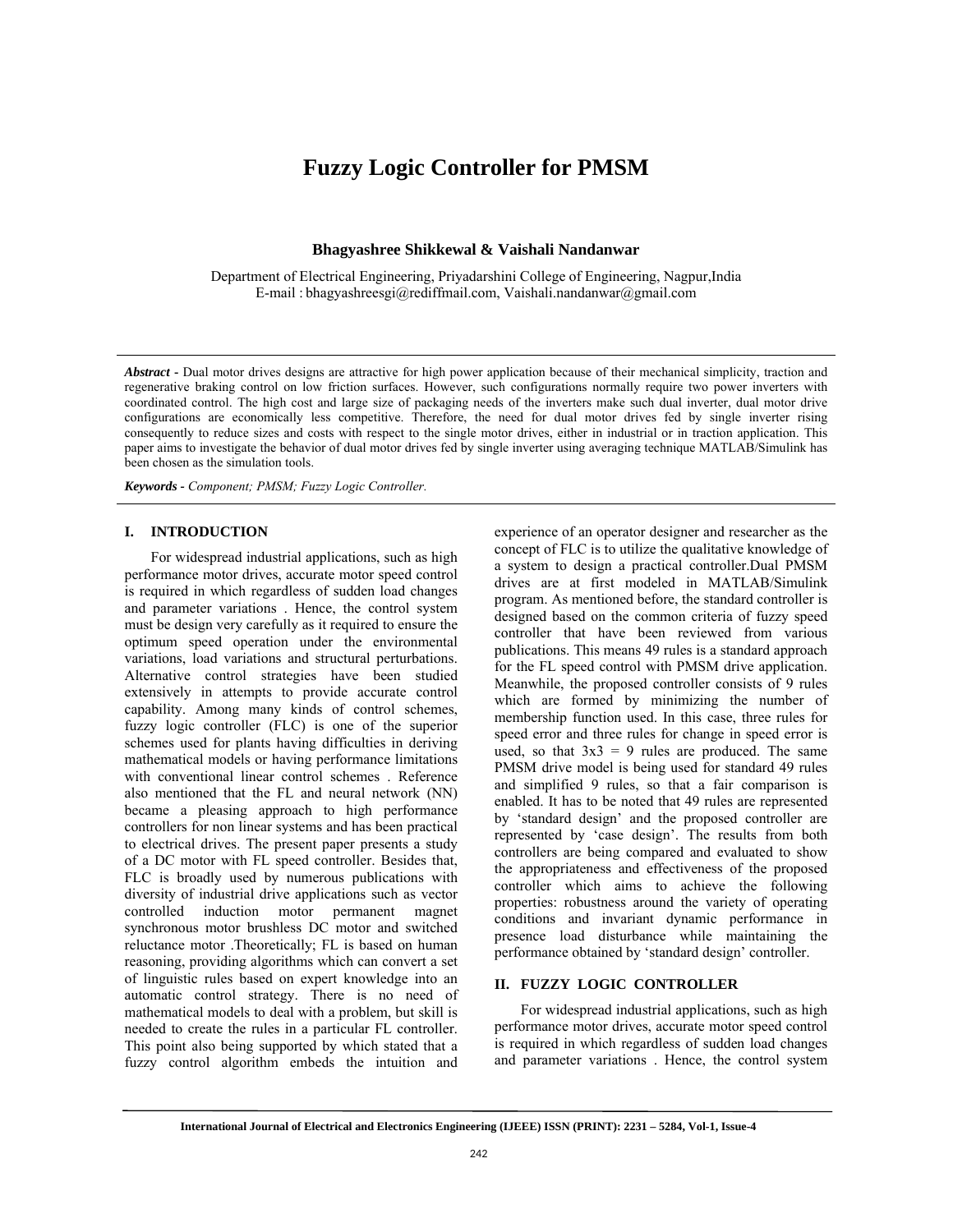must be design very carefully as it required to ensure the optimum speed operation under the environmental variations, load variations and structural perturbations. Alternative control strategies have been studied extensively in attempts to provide accurate control capability. Among many kinds of control schemes, fuzzy logic controller (FLC) is one of the superior schemes used for plants having difficulties in deriving mathematical models or having performance limitations with conventional linear control schemes the FL and neural network (NN) became a pleasing approach to high performance controllers for non linear systems and has been practical to electrical drives. The present paper presents a study of a DC motor with FL speed controller. Besides that, FLC is broadly used by numerous publications with diversity of industrial drive applications such as vector controlled induction motor permanent magnet synchronous motor brushless DC motor and switched reluctance motor .

 Theoretically, FL is based on human reasoning, providing algorithms which can convert a set of linguistic rules based on expert knowledge into an automatic control strategy. There is no need of mathematical models to deal with a problem, but skill is needed to create the rules in a particular FL controller [17]. This point also being supported by which stated that a fuzzy control algorithm embeds the intuition and experience of an operator designer and researcher as the concept of FLC is to utilize the qualitative knowledge of a system to design a practical controller. Dual PMSM drives are at first modeled in MATLAB/Simulink program. As mentioned before, the standard controller is designed based on the common criteria of fuzzy speed controller that have been reviewed from various publications. This means 49 rules is a standard approach for the FL speed control with PMSM drive application. Meanwhile, the proposed controller consists of 9 rules which are formed by minimizing the number of membership function used. In this case, three rules for speed error and three rules for change in speed error is used, so that  $3x3 = 9$  rules are produced. The same PMSM drive model is being used for standard 49 rules and simplified 9 rules, so that a fair comparison is enabled. It has to be noted that 49 rules are represented by 'standard design' and the proposed controller are represented by 'case design'.The results from both controllers are being compared and evaluated to show the appropriateness and effectiveness of the proposed controller which aims to achieve the following properties: robustness around the variety of operating conditions and invariant dynamic performance in presence load disturbance while maintaining the performance obtained by 'standard design' controller.

### **III. DUAL MOTOR DRIVES**

 In many applications, one motor is controlled by one converter. These systems are called SMSC, single machine single converter system . Multi machine systems (MMS) are more and more used for industry today. Those systems allow to extend the field of high power applications or to increase their flexibility, mechanical simplicity and safety operating. However, it includes a lot of power switches which are large in size, costly and bulky. The high cost and large size need of the inverter make such dual inverter, dual motor drive configurations economically less competitive. Therefore, the need for dual motor drives fed by single inverter is rising consequently to reduce sizes and cost with respect to the single motor drives, either in industrial or in traction application. But, the reduction number of power electronics switches and other components will results the paralleling of the drives systems. If the load torque for each motor is still the same, there is no speed changes will be encountered because every motor will have the same behavior . On the other hand, a mechanical perturbation on one of the motors will create perturbations on the electrical part and perhaps a malfunctioning of the system. For this type of disturbance, a control drive is needed to compensate the disturbance in order to make the system back to its origin. After several reading, an average technique has been selected to overcome the loss of adhere of the motor. The technique is average of the mean of phase current. Generally MMSC can be divided into two main categories, which are master-slave and mean control system . In Master-Slave scheme, one motor which is selected as the master is directly control. The motor with the highest load is set as the master motor and the other one is slave motor, which has the same applied voltage, same electric pulsation and also the same speed Then the behavior of slave motor will be ignored. In some conditions, the performance of slave motors may not acceptable whereas in mean control, there are several techniques have been applied. One of them is average of current. In this scheme, the control system is basically similar to that of a single machine. And the machine internal parameter such as flux, do not show desirable behavior. The second technique is averaging over the parameters of the equivalent circuit at steady state. But in the case of motor parameters are not similar, some of the results, may not be not acceptable. The other techniques are the averaging the voltage space vector . Through this technique, for each motor, a single motor controller was applied, and then a reference voltage is obtained for each machine. In view of the fact that an inverter can only provide one reference voltage vector, thus a vector average is taken over the motor reference voltages, and the result is generated by the inverter. Besides, there are other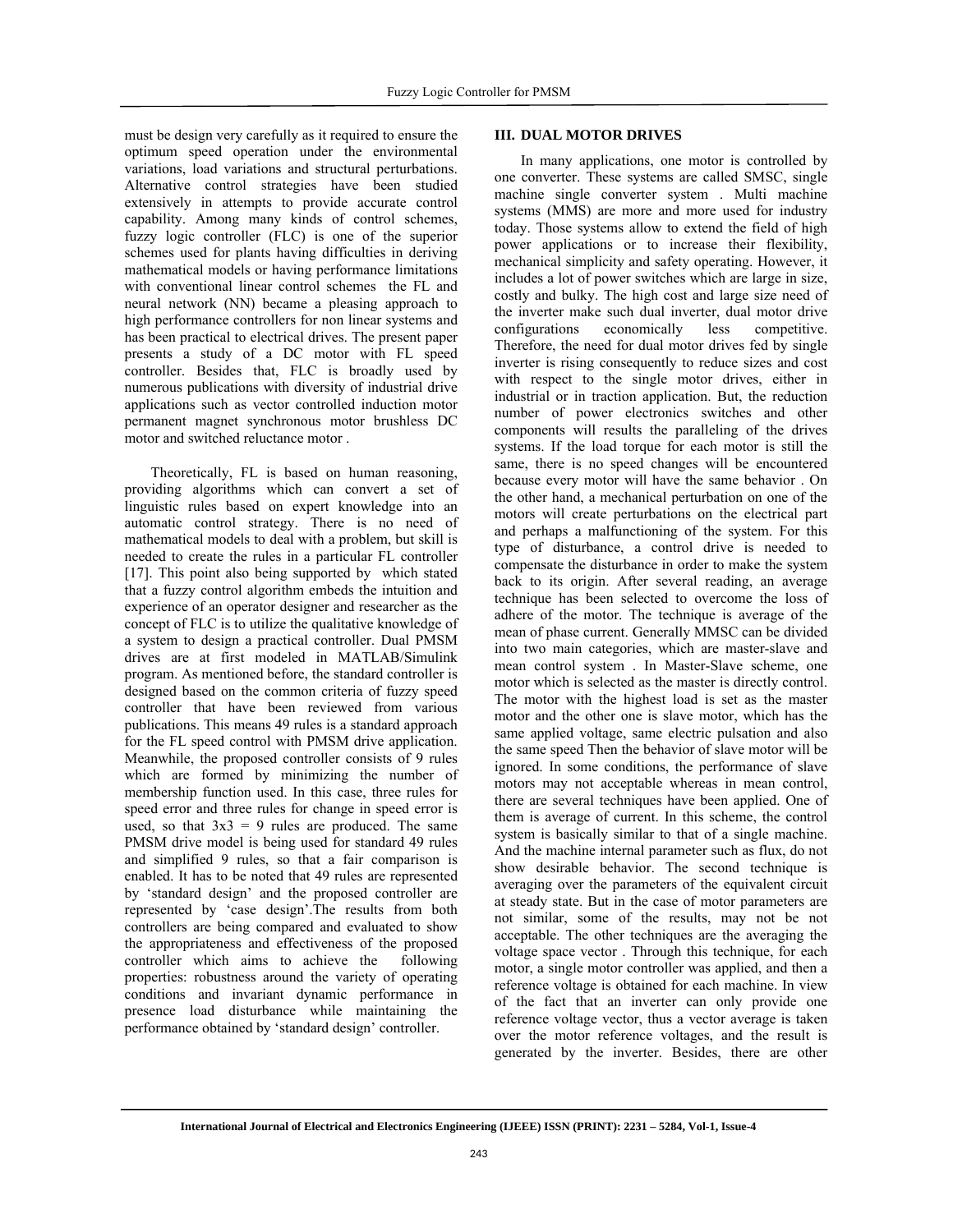technique such as mean and differential torque and the Optimum torque over current ratio.







*A. Mathematical Equations* 

 The simulated machines are smooth air gap PMSMs without any damping circuits in the rotor. The rotors fields are constant and created by permanent magnets and the e.m.f are considered as sinusoidal. The simplified electric equations for motor "1" can be presented as below.

$$
v_1 - Ri_1 + L \frac{di_1}{dt} + j p \omega_{r,1} \psi_{r,1}
$$
 (1)

$$
T_1 - T_{L,1} = J \frac{d\omega_{r,1}}{dt}
$$
\n<sup>(2)</sup>

with 
$$
T_1 = \frac{3}{2} p \Im m \{i_1 \psi_{r,1}\}
$$
  

$$
\omega_{r,1} = \frac{d\theta_1}{dt}
$$
 (3)

 $\omega_r$  = Motor angular velocity

T= Electrical Torque

 $T<sub>L</sub>=$  Load torque

J= Moment of Inertia

 The model of the motor "2" can be derived from (1) to (3) by changing the subscript "1" to "2". With the

assumptions, motor "1" and motor "2" are equal in all parameters but have different loads. The space vectors of the rotor fluxes, ψ*r,1* and ψ*r,2* are equal in magnitude and its instantaneous position θ*1* and θ*2* respectively in the stationary frame. Consider a rotating reference frame d,q whose direct axis "d" is along the direction of  $(\psi r, I + \psi r, 2)/2$  and its instantaneous angular position isθ*=*( θ*1*+ θ*2)/2.* Based on this reference, the electromagnetic torque of the motors "1" and "2" can be expressed as:

$$
T_1 = \frac{3}{2} p \Psi_{r,1} \dot{x}_{q,1}
$$
 (4)

#### *B. Controller for motor*

 The FLC, as illustrated in figure 2, is a standard structure with inputs of speed error, *e* and change in speed error, *ce* and output is change in q-axis reference current, *Δiqs\** The membership function is used and the input and output scaling factors are determined. The FLC executes the rule base taking the fuzzy variables *e*  and *ce* as the inputs and quantity of *Δiqs\** as the output are processed in the defuzzification unit.



Fig. 3 (a) Fuzzy Logic Controller, (b) Internal Structure of FLC

#### *C. Design of Fuzzy Logic Controller*

 The main goal of the control system is to determine the effectiveness of the 'case design' for high performance PMSM drive by comparing the speed response with 'standard design' obtained. The 'standard design' is designed first, on the basis of the speed response to the step rated speed command (209 rad/s) under no-load conditions with rated inertia. The design criteria are set in terms of a speed overshoot less than 0.1 rad/s and minimum rise time considering the limited current capability of the inverter. The scaling factors, *Ge, Gce* and *Gcu* are chosen for fuzzification, as well as for obtaining factors play a vital role for the FLC which effect the stability, oscillations and damping of the system, hence needs to be chosen with utmost care [11]. The factors *Ge*and *Gce* are chosen to normalize the speed error and the change in speed error respectively.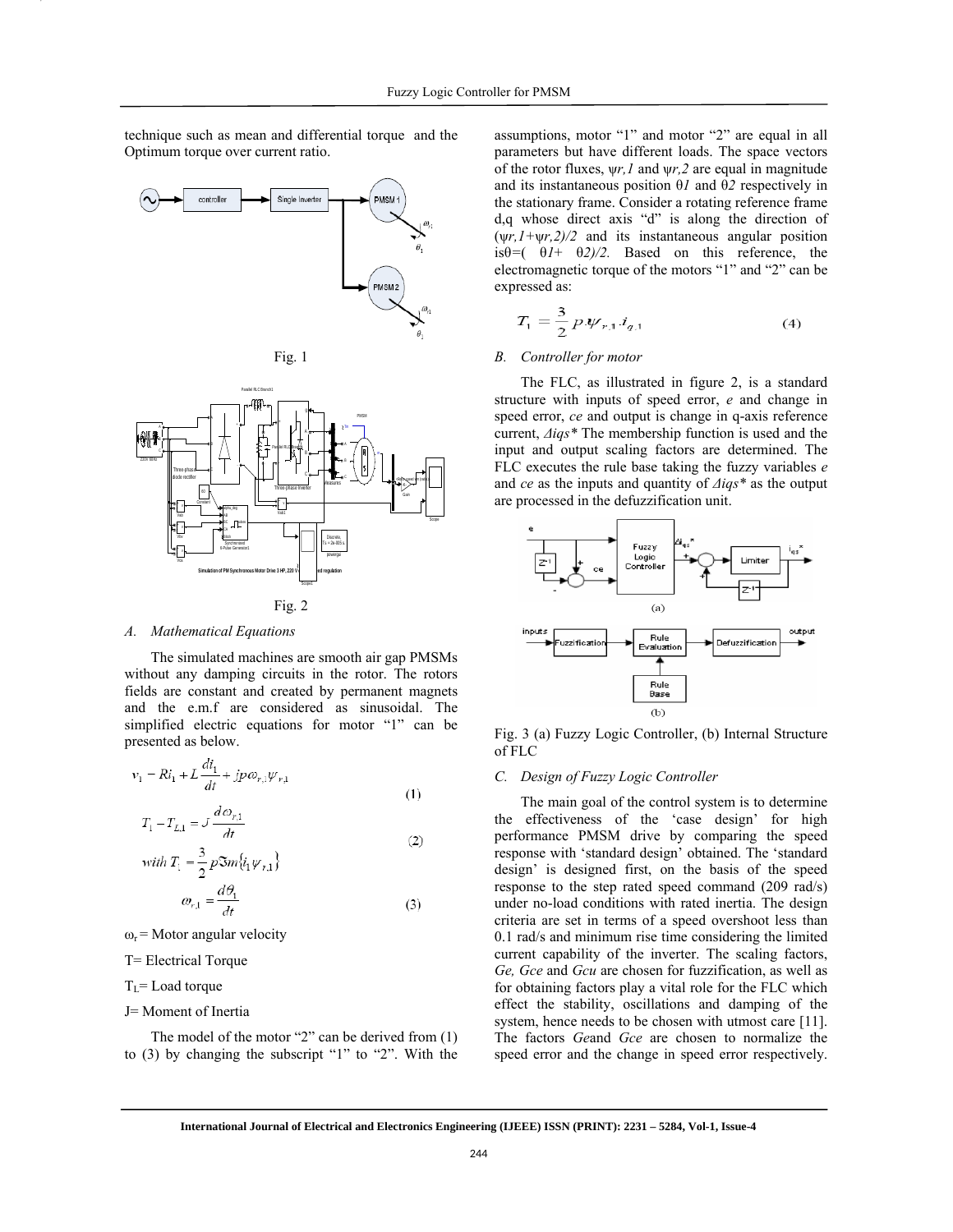The factor *Gcu* is so chosen that one can get the rated current for rated conditions. Fine tuning to the specification is achieved by trial and error. Therefore, the constants are taken as  $Ge = 0.0003$ ,  $Gce = 4$  and  $Gcu$ = 3 in order to get optimum drive performances. For the next step, the membership functions of *e, ce* and *cu* are determined which perform important tasks of the FLC and being main focused in this paper. Two different fuzzy sets are designed as shown in Fig. 3 and Fig. 4 respectively. The shape of the fuzzy sets on the two extreme ends of the universe of discourse is taken as trapezoidal whereas all other intermediate fuzzy sets are triangular with overlap to each other as standard approach. The width of triangular membership function is divided equally in a range (Universe of Discourse) with overlap to each other. The fuzzy rule-base matrix for 'standard design' and 'case design' are shown in Table II and Table III respectively. As declared previously, the rules of the 'standard design' are determined by common criteria from many publications while the rules of the 'case design' parameters are determined by standard approach with reducing the number of fuzzy rule-base. The linguistic elements used are the same as those used in most publications . Fixedstep mode is selected for the computational time interval. Numerical method for solving differential equations is Dormand-Prince and Mamdani-type fuzzy inference is used. The value of constants, membership functions and fuzzy sets for input/output variables in this study are selected by trial



Fig. 3 : Membership functions of 'standard design' for speed error, change in speed error and q-axis command current.



Fig. 5 : Membership functions of 'case design' for speed error, change in speed error and q-axis command current

TABLE I "Standard Design"

MATRIX OF 'STANDARD DESIGN'

|                                 |    | Speed error, e |    |    |                |    |    |    |  |
|---------------------------------|----|----------------|----|----|----------------|----|----|----|--|
|                                 |    | NL             | NM | NS | ZE             | PS | PM | PL |  |
| error, ce<br>speed<br>Change in | NL | NL             | NL | NL | N <sub>L</sub> | NM | NS | ZE |  |
|                                 | NM | NL             | NL | NL | NM             | NS | ZE | PS |  |
|                                 | NS | NL             | NL | NM | NS             | ΖE | PS | PM |  |
|                                 | ZE | NL             | NΜ | NS | ZE             | PS | PМ | PL |  |
|                                 | PS | NM             | NS | ZE | PS             | PМ | PL | PL |  |
|                                 | PM | NS             | ZE | PS | PM             | PL | PL | PL |  |
|                                 | PL | ZE             | PS | PM | PL             | PL | PL | PL |  |

TABLE II "Matrix of reduced rules"

|    |    | Speed error, e |    |    |  |
|----|----|----------------|----|----|--|
|    |    |                | ZE | P  |  |
| л≡ |    |                |    | ZE |  |
|    | ZE |                | ZE | D  |  |
|    | р  | ZE             |    | D  |  |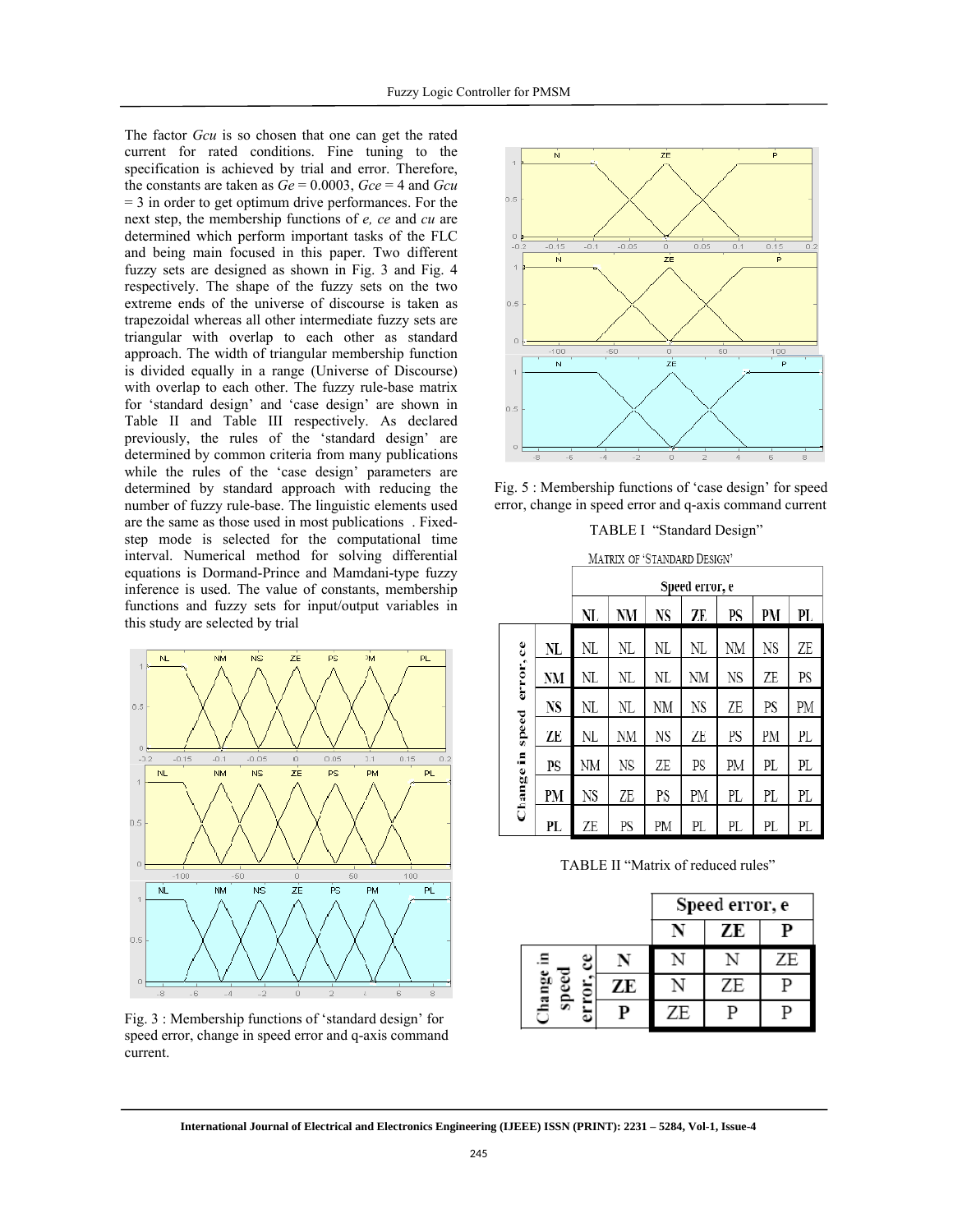Seven terms are assigned in Table I: NL, negative large; NM, negative medium; NS, negative small; ZE, zero; PS, positive small; PM, positive medium; and PL, positive large. Three terms are assigned in Table II: N, negative; ZE, zero; and P, positive. Each fuzzy variable is a member of the subsets with a degree of membership μ varying between 0 and 1. As mentioned before, for convenience, the rules have been written in matrix form and should be interpreted as (Refer to Table II): IF 'speed error is NS' AND 'change in speed error is PS' THEN 'change in q-axis reference current is ZE' .All the scaling factors, shape of membership function, method of fuzzification and method of defuzzification are predefined and kept constant during the research except the number of rules.

#### **IV. RESULTS**



Fig. 6 : Speed response (a) Fuzzy logic using 49 rules, (b) Fuzzy logic using 9 rules for the case of TLm1=1Nm, TLm1= $0.5$ Nm at  $t=0.9$ s

 Fig.6. shows the speed response during start-up at t=0s, reverse operation at t=0.2s, then forward operation at t=0.5s for Fuzzy logic 49 rules and 9 rules respectively. Both cases are applied torque load changes at t=0.9s about 1Nm for motor "1" and 0.5Nm for motor "2". For the case of low load, the motors are not too affected by the changes.





#### **V. CONCLUSION**

 This paper presents the results of a detailed comparative study on Fuzzy logic speed controller in Dual PMSM drives. Two fuzzy speed controllers which are 'standard design – 49 rules' and 'case design -9 rules' are studied. Performance of both designs are compared for different type of load disturbance and for wide range of speed. The simulation study is realized in MATLAB/Simulink environment. Detailed comparison of performances over the several tests shows that both designs of controllers produce nearly identical performance, thus it is feasible to minimize the complexity of Fuzzy logic controller by reducing the number of fuzzy rule-basse from 49 rules to 9 rules especially for the case of dual PMSM drives.

## **REFERENCES**

- [1] *Z. Li and S. Fengchun, "Torque control of dual induction motors independent drive for tracked vehicle," in 2008 10th Intl. Conf. on Control, Automation, Robotics and Vision, 2009, pp. 68-72.*
- *[2] Y. He, et al., "A comparative study of space vector PWM strategy for dual three-phase permanent-magnet synchronous motor drives," in Applied Power Electronics Conference and Exposition (APEC), 2010 Twenty-Fifth: Annual IEEE., 2010, pp. 915-919.*
- *[3] M. Acampa, et al., "Optimized control technique of single inverter dual motor AC-brushless drives," in Universities*  Power Engineering Conference, 2008, UPEC 2008, 2008, pp. *1-6.*
- *[4] M. Acampa, et al., "Predictive control technique of single inverter dual motor AC-brushless drives," in Proceeding of the 2008 International Conference on Electrical MAchines, 2008, pp.1-6.*
- *[5] D. I. A.Del Pizzo, I.Spina, "Optimum Torque/Current control of dual PMSM single VSI Drive," 15th International Symposium on Power Electronics-Ee 2009, Novi Sad, Republic of Srbia, October 28th-30th , 2009.*
- *[6] A. Del Pizzo, et al., "High performance control technique for unbalanced operations of single-vsi dual-PM brushles motor drives," in 2010 IEEE International Symposium on Industrial Electronics (ISIE), 2010, pp. 1302-1307.*

**International Journal of Electrical and Electronics Engineering (IJEEE) ISSN (PRINT): 2231 – 5284, Vol-1, Issue-4**